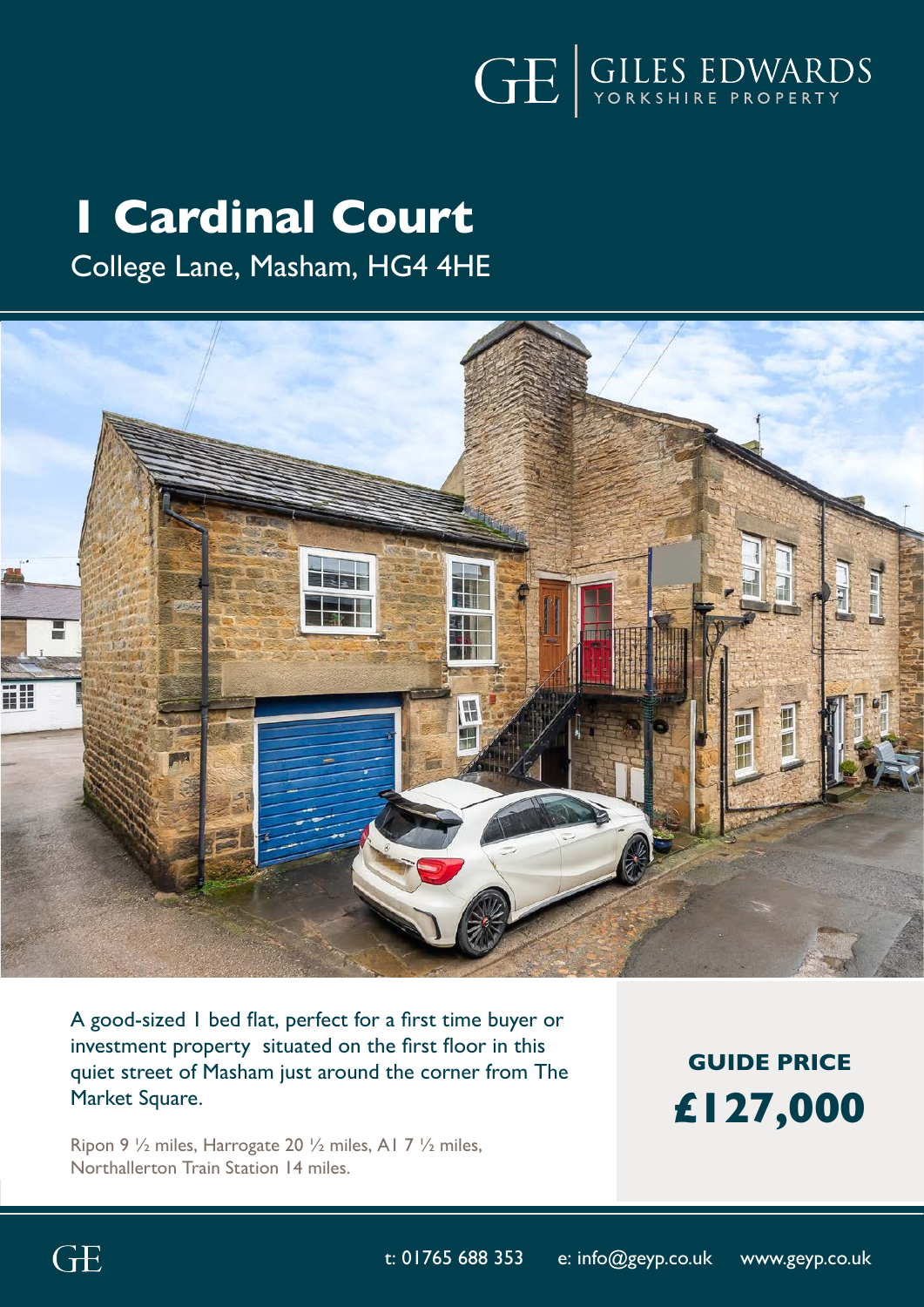

## The House

1 Cardinal Court is a one bedroomed first floor flat situated in this quite street in the heart of Masham. The flat has its own entrance door with a small hallway, sitting room, kitchen and a double bedroom with a bathroom. The flat is in good order and is ready to move straight into. The sitting room has a double aspect and room for a dining table. In the Kitchen there is a good range of base and eye level units with ample work surfaces incorporating a small breakfast area, an electric 4 ring hob unit with an electric oven below with an extractor fan above. There is plumbing for a washing machine and space for a free-standing fridge/freezer. The bedroom is a good size and the bathroom is finished with fully tiles walls, panel enclosed bath with a wall mounted shower attachment, wash hand basin, low level WC and wall mounted electric towel rail.

The property would be a great start for someone to get a foot on the property ladder or as an investment/holiday home/let.

## Location

College Lane is situated in a quiet backwater of Masham close to the Market Square. The Market town of Masham has a good range of local shops to provide for everyday needs as well as a market every Wednesday and Saturday, a number of good pubs, restaurants, garages, a bank, 2 Breweries and an excellent doctors surgery and wonderful school. The A1 is just over 7 miles away allowing for access to the major towns and businesses of the North East. The railway station at Northallerton is approximately 14 miles away and provides excellent access to the National Rail Network with direct links to London Kings Cross and Edinburgh. The racecourses of Ripon, Thirsk, Catterick and York are all within easy distance. The countryside around Masham offers delightful riding and walking opportunities and has many local attractions with a charming local golf course and the highly renowned Swinton Park Luxury Castle Hotel with its Spa is close by.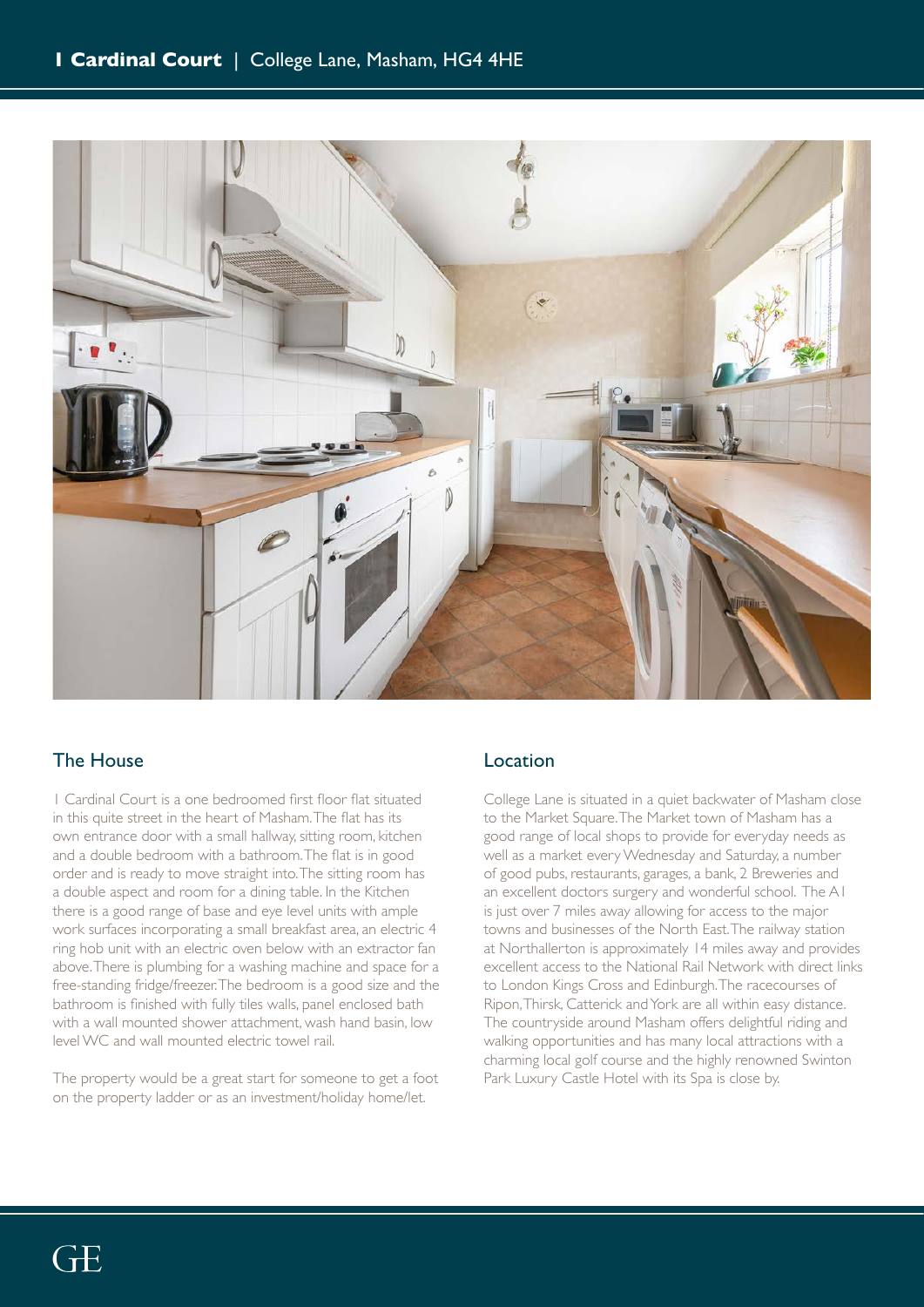







FLOORPLANS

Ground Floor



t: 01765 688 353 e: info@geyp.co.uk www.geyp.co.uk